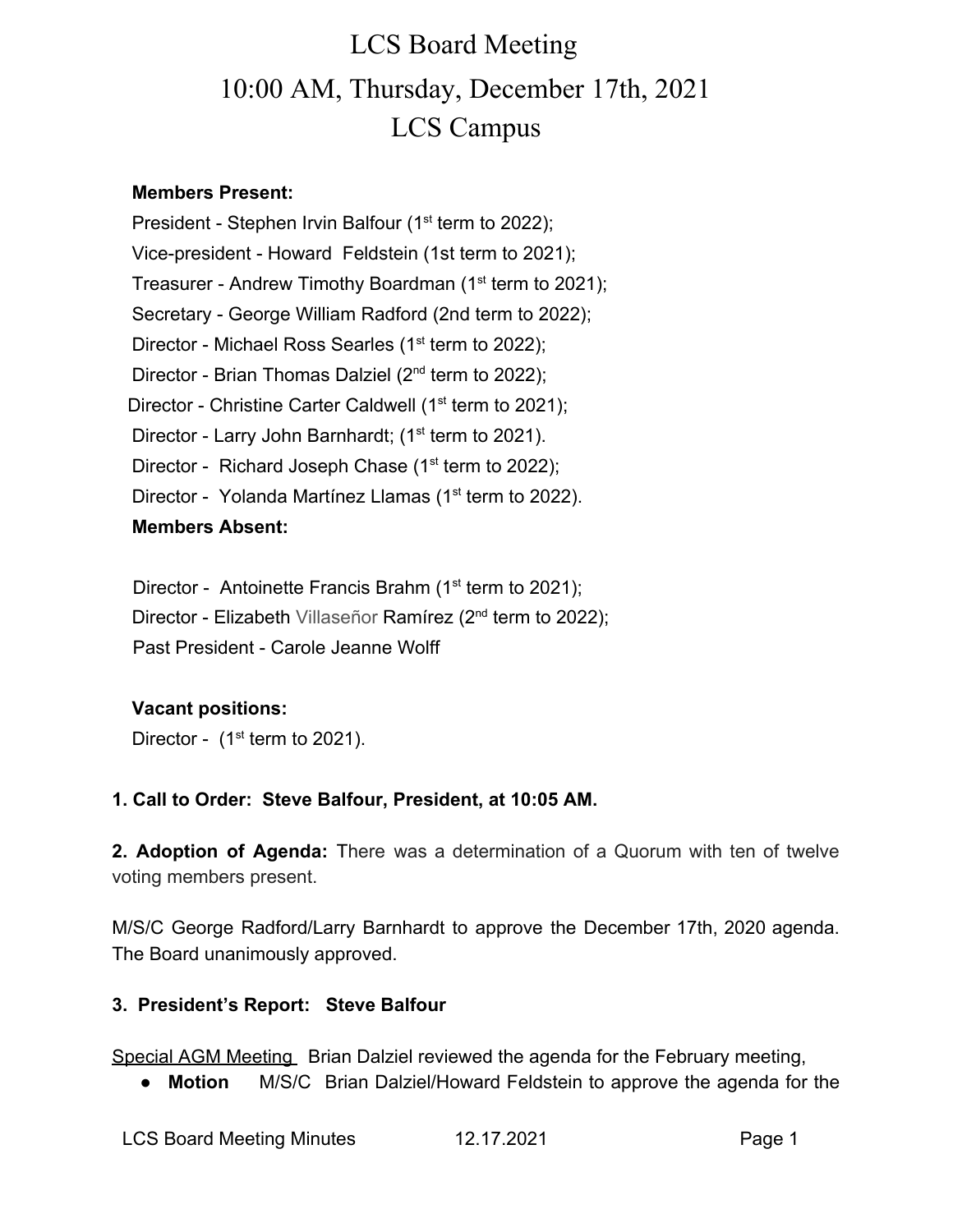### LCS Board Meeting

## 10:00 AM, Thursday, December 17th, 2021 LCS Campus

February AGM agenda, Discussion. The Board unanimously approved. **Motion Carried.**

Executive Director Search Teleconference interviews with 3 candidates are scheduled with the selection committee on December 23rd

### **4. Secretary's Report:** George Radford

- **The Minutes of the November November 19th, 2020 Board Meeting** are not ready. They will be presented for approval at the next meeting on January 21st.
- **The AGM Minutes of August 20, 2020** have been translated and have been sent to Mexico City for protocolization.

### **5. Executive Director's Report - October, 2020. Steven Balfour**

- OPEN Circle scheduled to restart on November 1st with all required safety precautions and using reservations to limit attendance to 75 .
- ing practitioners have proposed a new fee sharing scheme.
- **Motion** M/S/C Brian Dalziel/Howard Feldstein to approve a new fee sharing rate effective immediately for a term of one year of 70 % for the Doctors and 30% retained by the LCS. Discussion. The Board unanimously approved. **Motion Carried.**
- **●** Chuck Ball is now ready to test a new feature that allows credit card payment for donations on the LCS website.
- Annual Fund Donations total over \$2 million pesos since appeals began...
- Steve Balfour reviewed campus attendance statistics gathered at the entrance gates.
- Monthly membership numbers over the past 12 months were discussed. Membership has held relatively steady following the pandemic drop.

●

**6. Treasurer's report:** Tim Boardman, Treasurer.

### Month

November looks worse than it actually is. Membership has a \$100k adjustment this month to recognise payments received for next year as a result of our earlier appeals for funding. Directory shows \$72k of revenue, but no expenses have been recorded either for the month or YTD. Taking these 2 items into account, LCS is close to breakeven for the month.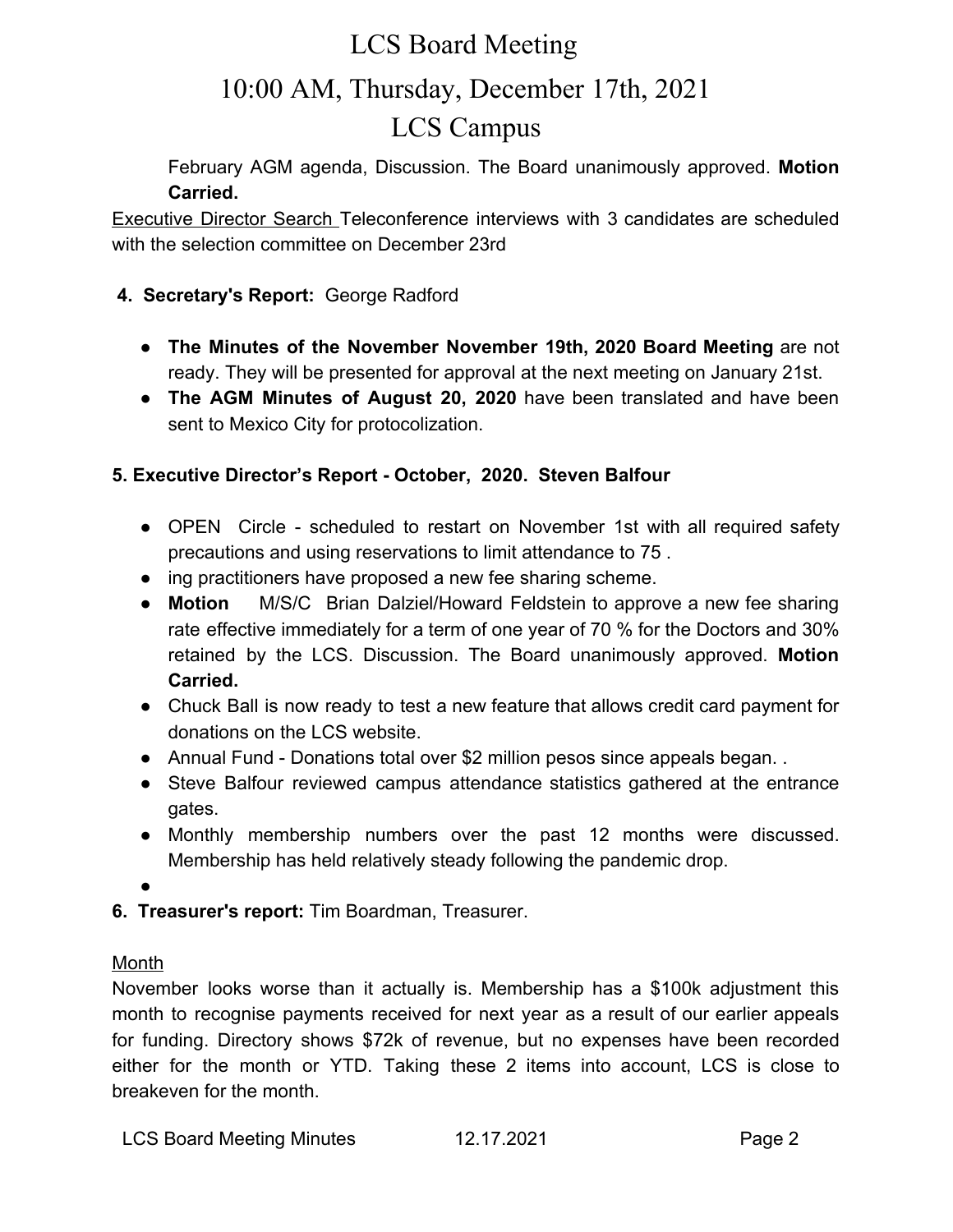# LCS Board Meeting 10:00 AM, Thursday, December 17th, 2021 LCS Campus

Year to date [YTD]

There is a further adjustment of \$80k to be made to membership in December to correctly recognise the revenue..

When combining this with the Directory expenses yet to be recorded, the real deficit for the YTD is probably in the \$250k range. Given the unusual circumstances of this year, that is somewhat fortuitous.

Non-restricted cash on hand at Nov 30 totaled \$1,142k, still close to 3 months of reduced operations.

**Motion:** M/S/C Michael Searles/Larry Barnfardt to accept the January 2021 Treasurer's Board Report, Balance Sheet and other financial reports. Discussion. The Board unanimously approved. **Motion Carried.**

### **7. The Urgency of Now initiative - Team Updates**

### Membership - Brian Dalziel

Brian Dalziel reported on the progress of the initiative to identify,, contact and re-enroll lapsed members using a team of LCS volunteers.

### Fundraising - Steve Balfour

A major fundraising event is planned on campus for January 22nd with a live performance by Branden and James,

### Information Technology - Tim Boardman and Steve Balfour

Board members were walked through a demonstration of the features and capabilities of GiveCloud, a potential point-of-sale application for use by the LCS.

### Marketing and Community Relations - Larry Barnhardt

A Year-at-a-Glance calendar of events was reviewed with Board members.

The charter for the charter of the new Mexican Advisory Council was presented for approval.

**Motion** M/S/C Larry Barnhardt/Michael Searles to approve the LCS's adoption of the charter for the Mexican Advisory Council.. Discussion. The Board unanimously approved. **Motion Carried.**

### **8. Standing Committee Reports: No reports this month**

LCS Board Meeting Minutes 12.17.2021 Page 3